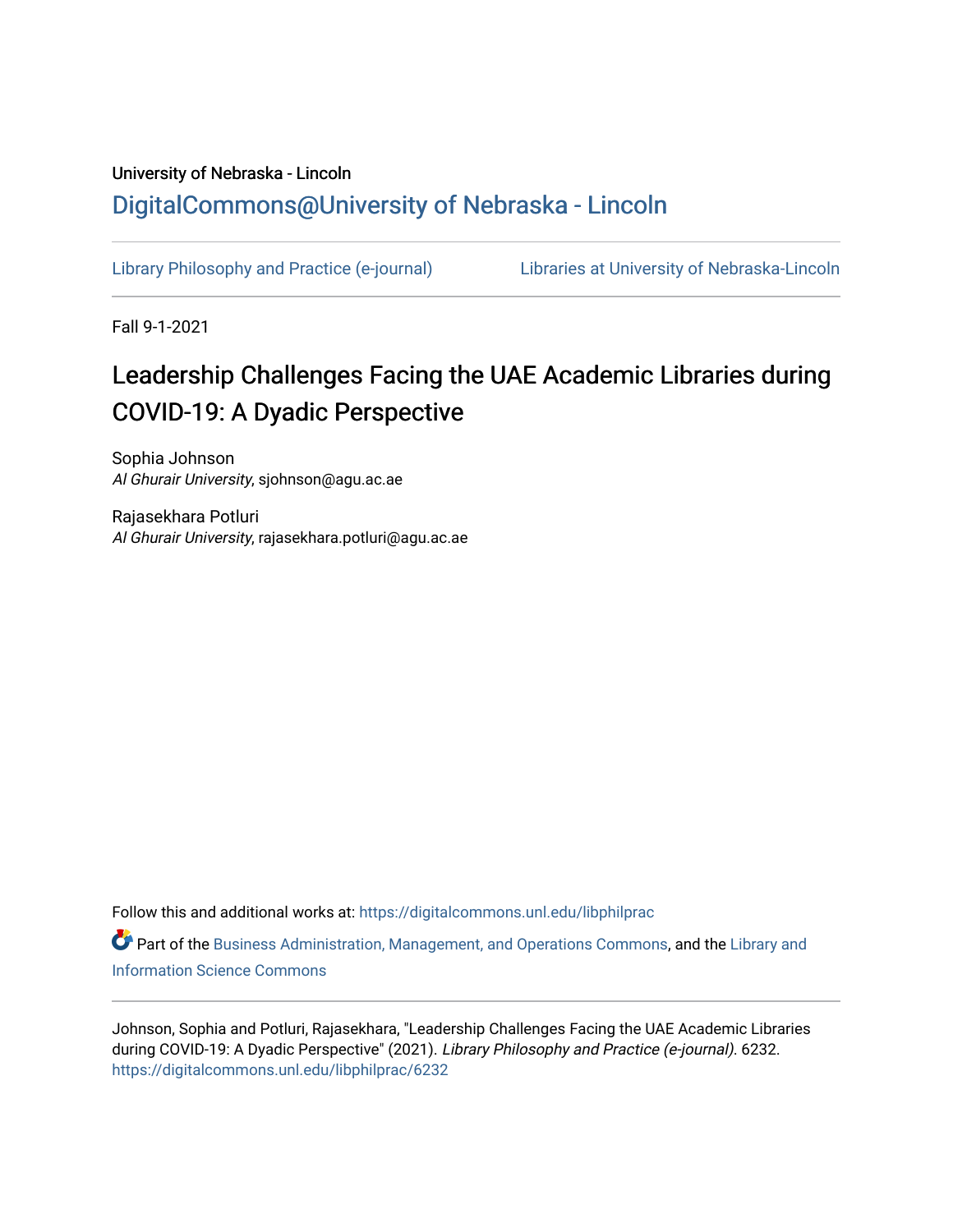## **Leadership Challenges Facing the UAE Academic Libraries during COVID-19: A Dyadic Perspective**

## **Dr. Sophia Johnson (Corresponding Author)**

Librarian: Al Ghurair University P.O. Box. 37374, Dubai – United Arab Emirates Phone: +971 505491572; Office Tel: +971 4 4200223 – Ext. 271 Email: [sjohnson@agu.ac.ae](mailto:sjohnson@agu.ac.ae)

## **Dr. Rajasekhara Mouly Potluri**

Associate Professor: College of Business Al Ghurair University P.O. Box. 37374, Dubai – United Arab Emirates Phone: +971 553412166; Office Tel: +971 4 4200223 – Ext. 337 Email: rajasekhara.potluri@agu.ac.ae

## **Abstract**

**Purpose** – The purpose of the research is to explore library patrons' and leaders' perspectives regarding the key challenges facing during COVID-19 and issues to be addressed in managing libraries in the UAE.

**Design/methodology/approach**– The researchers collected 300 patrons' and 50 library leaders' opinions by administering two types of questionnaires that tested its reliability and validity by implementing Cronbach Alpha and Kaiser-Meyer-Olkin (KMO) tests. The collected data were analyzed using the R language in R Studio Software. The selected hypotheses were tested by employing the Kruskal-Wallis (K-W) hypotheses technique.

**Findings** – The researchers identified innumerable challenges the library leaders face during pandemic and stress in managing issues to be addressed because of the decreasing patrons' trend, which led to reduced budgets from higher educational institutions.

**Research limitations/implications** – The study is limited to collect the opinions of only higher educational institution respondents who are randomly selected from only two emirates Dubai and Sharjah. The study also collected a limited number of respondents with just three hundred library users and fifty library admin staff.

**Practical implications** – The study is beneficial to all the types of libraries, its managers, the managerial cadre of higher educational institutions, and partially useful to all types of book publishers.

**Originality/value** – The present research paper is original and provides empirical evidence about the UAE library leadership staff and patrons.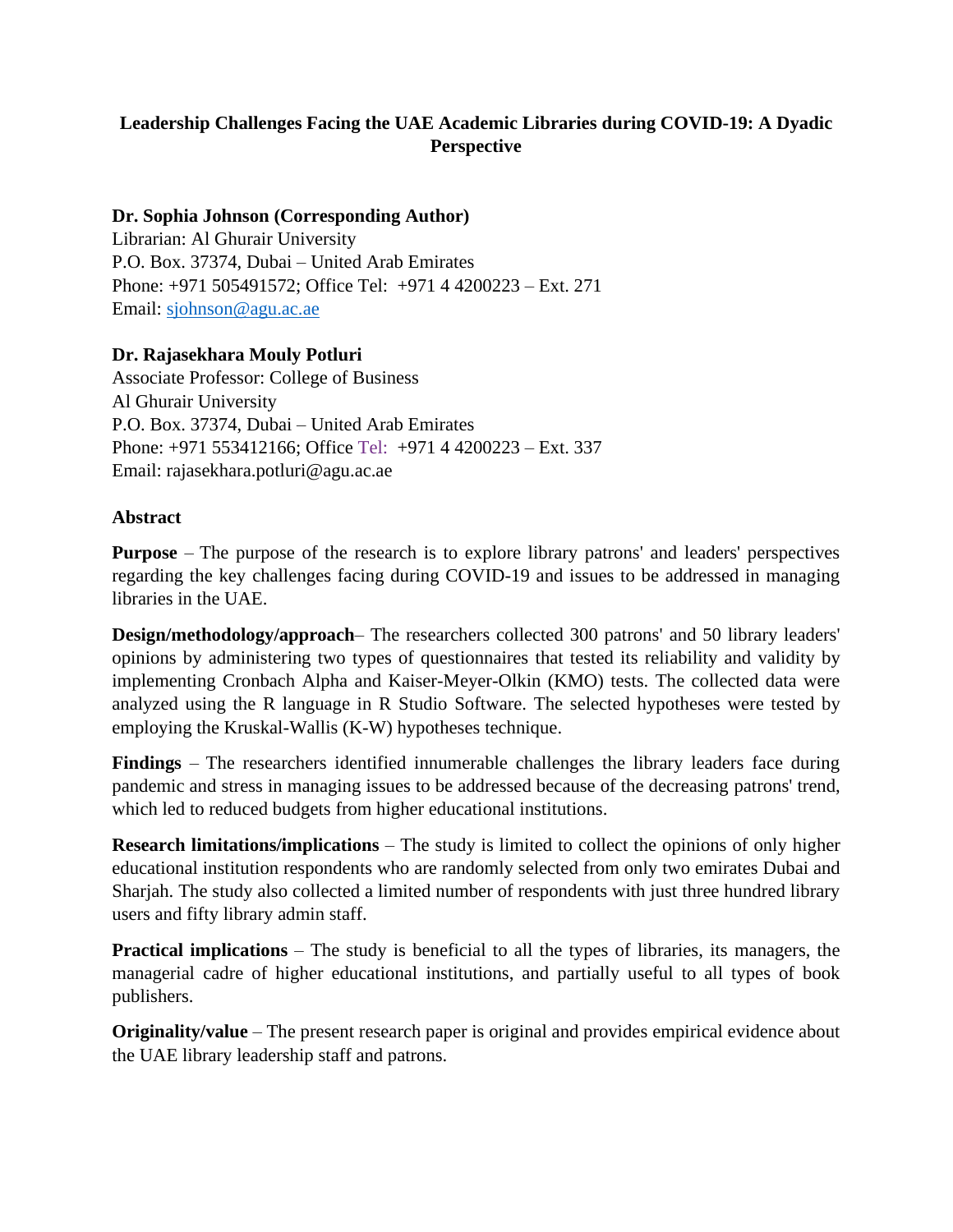**Keywords** – Academic libraries, Library leadership, Patrons, Kaiser-Meyer-Olkin (KMO) test, Kruskal-Wallis (K-W) hypothesis test, United Arab Emirates (UAE), COVID-19, Information Sources, Information Retrieval, Collaboration.

**Paper type**: Research Paper

#### **1. Introduction**

It has been noticed that academic libraries have gone through a rapid transit with a demand for a new set of leadership skills among library professionals. In the 21<sup>st</sup> century, with the digital revolution, technology changed the traditional information forms, digitalization changed the landscape of information access and its use, and information retrieval processes and library services are changed. Prosperous organizations prepare people to develop their skills to meet future challenges (Spies, 2000; Kotter, 2013) by breaking down the old systems, structure, and processes and adopting new methods and competencies. Like other organizations, library professionals also need practical and competitive skills for future leadership. Today, the successful library professional is distinguished by the ability to "manage ahead of the curve," go beyond the boundaries, expect and prepare the students' information needs, faculty, and other stakeholders (Vera and Crossan, 2004). In times of change, library professionals need a new set of skills and competencies to deal with the new trends and change (Kotter, 2013) and keep up the new knowledge and skills (Delaney and Bates, 2015; Leong, 2014). Around the world, libraries are facing many challenges, such as continuous shrinking of the library budget, transition from print collections to electronic collections, the vast digital information or resources freely available on the internet, and skills used to search and retrieve the relevant material from new software and technologies, the shortage of capable library leaders, and roles of library professionals in highly networked educational settings. Library professionals are engaged in exploring new aspects of leadership roles and growing with their leadership abilities.

The COVID-19 pandemic caused academic institutions worldwide to quickly pivot to online teaching, learning, and research as an emergency case. The academic libraries faced many complex issues in serving students, supporting faculty & staff, and ensuring their financial availability. Thousands of institutions and millions of students were impacted, while many educational institutions have modified their academic calendars and modes of instruction. Many academic research enterprises were affected due to the COVID-19 pandemic. From March to mid-October,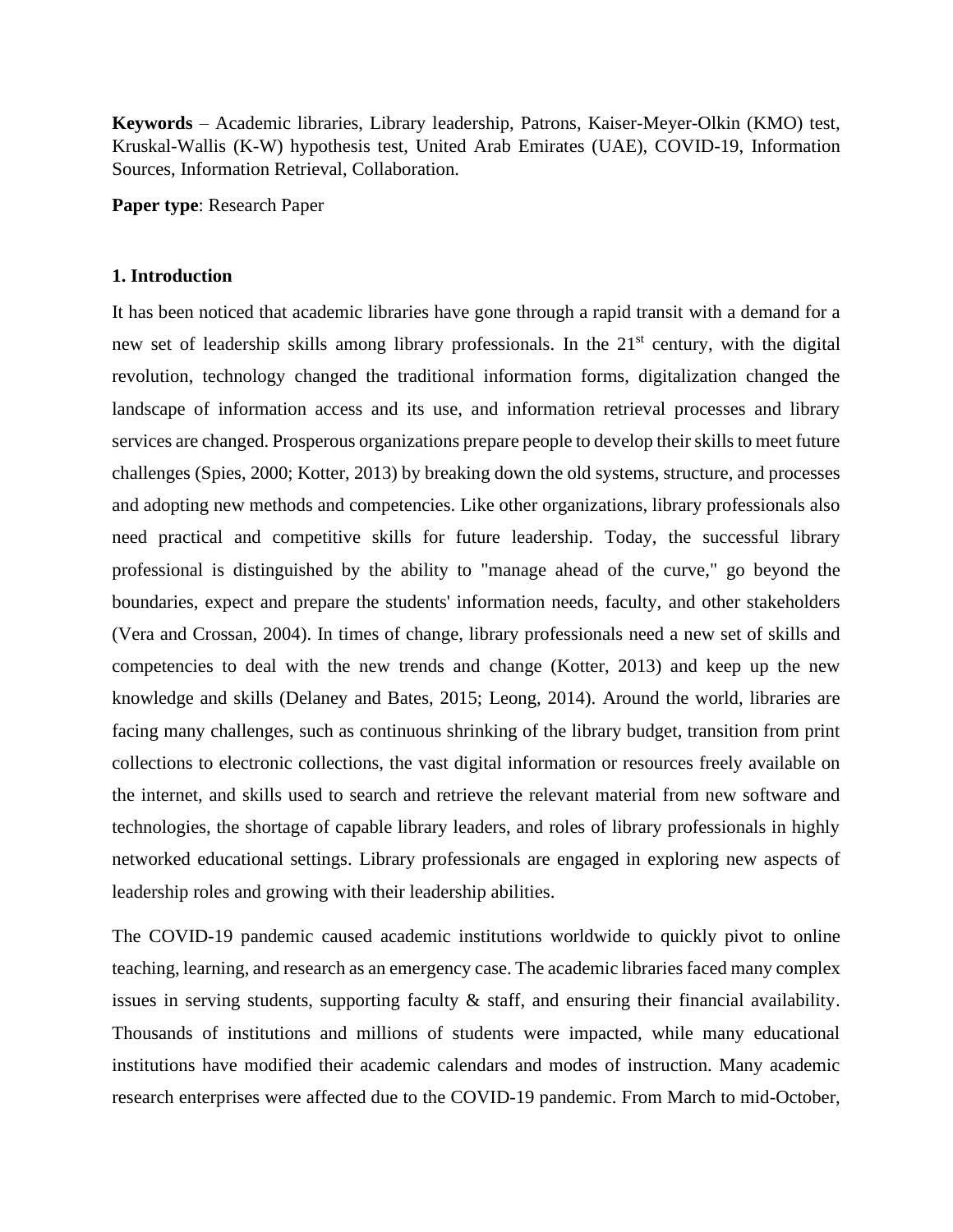many research activities were suspended, and substantial budget reductions from research funders. Academic libraries faced expenditure controls and job cuts, especially with employees whose work relies on physical locations and traditional types.

This study provides a research survey of academic library leadership in the digital age and COVID – 19 pandemic situation. The main goals are to ascertain the library professionals' leadership perspectives concerning the significant challenges during the outbreak of the Corona Virus Disease-19 and the lockdown; the academic library leadership skills needed to meet the challenges; and the best ways to develop the library leadership skills with the new digital resources and services. The significant challenges facing the academic libraries in the digital age are operating the library efficiently under tight or shrinking budgets and accommodating new library digital technologies to facilitate the library resources and services.

#### **2. Literature review**

Today's organizations are looking for transformational leaders who enhance all academic library operations, including diversity, teamwork, and innovation. The process of acquiring new knowledge and skills using new learning methods can be thought-provoking and confronting. It means that library professionals need to experiment with new software, investigate innovations, and use critical thinking and problem-solving skills to assess new technologies' applicability (Mierke, 2014). Important attributes needed for library leadership in the digital age are vision, integrity and honesty, collaboration, management skills, and communication skills where vision and integrity are often mentioned (Bennis, 1989; Nanus, 1992; Riggs, 1998).A visionary library leader can constantly scan the environment, analyze it, and set a clear direction for the library. Proficient library leaders can also look for opportunities by taking up leadership roles such as committee chair, task force chair, section chair, and division chair in professional organizations such as ALA, ACRL, and LLAMA. (Le, 2015). Yang et al. (2016) identified that a collaborative mindset skill is essential for library leadership and can be established through formal gatherings, group discussions, team-based learning approaches, and activities across regions. Gwyer (2015) stated that collaboration among libraries increases access to digital resources and the sharing of resources as inter-library loan systems and enhances research output. Effective negotiation skills are also recommended for library leaders to deal with publishers on licensing electronic resources (Achua and Lussier, 2010) and consortium models for collection development in electronic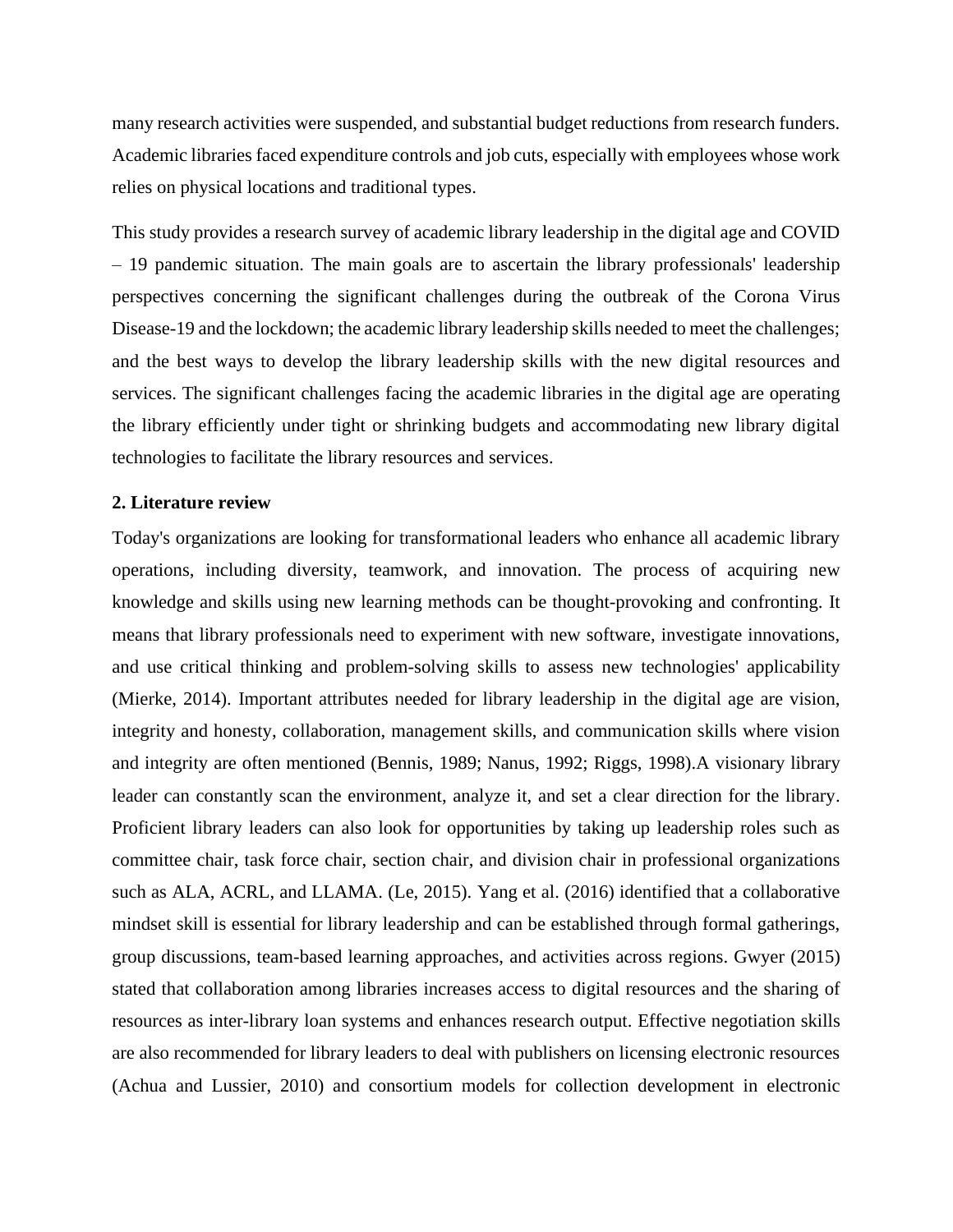resources (Novak and Day, 2015).Today, the structure of education is altering, and especially during the COVID pandemic situation, users require more online services, and their expectations are beyond the limitations with limited and inadequate library budget (Neufeld, 2014). Dewey (2005) discussed that academic libraries should provide extensive resources for teaching and research, and the library professionals must be trained to retrieve and disseminate appropriate and valuable resources. Therefore library leaders need skills with the latest technological trend and software to search and retrieve and possess strong communication skills to work with faculty and students. Financial management skills are critical and essential for library leaders to show and prove the organization's actual benefit of library investments. The basic purpose of a budget is to ensure that money is spent appropriately and to provide input for making intelligent purchasing decisions in the future (Moyer, 1990) and enables management to understand the real cost of items purchased. It is also important to find cost-effective ways to achieve the library's goals through efficient budgeting skills (Warner, 1993). Shrinking library budget is a great challenge for future libraries due to which the collection development process also gets scrutinized, and libraries are forced to select and limit acquisitions. At the same time, financial support and donations are ongoing libraries' issues (Riggs, 2001; Neufeld, 2014). Library professionals must possess deep knowledge, competencies, and regular practice with a positive approach, self-assurance, positive attitude, and an open mind for successful leadership. Besides traditional skills and qualities, an academic library requires a talented, self-motivated, effective communicator, strategic planner, and visionary leader to survive shortly (Aslam, 2018). Library leaders must have a clear understanding of the university, curriculum, and courses offered each semester, be active in research activities, and get feedback about library resources, facilities, and services from the faculty and students. Although measuring the impact of services and resources is not easy, assessing the impact helps prepare the leaders and professionals for future challenges (Carter, 2014). The library needs close association with faculty and students, and researchers and ensures that they know library resources and services. Library leaders should be actively involved in digital information literacy initiatives and improve information delivery through outreach programs and approaches. Such activities increase the relationship between users and library leaders (Delaney and Bates, 2015). Library leaders should be capable of taking up digitized projects with close relationships between faculty and researchers using their technological skills and sharpening their skills in collaboration with information technology department staff to work on and off-campus.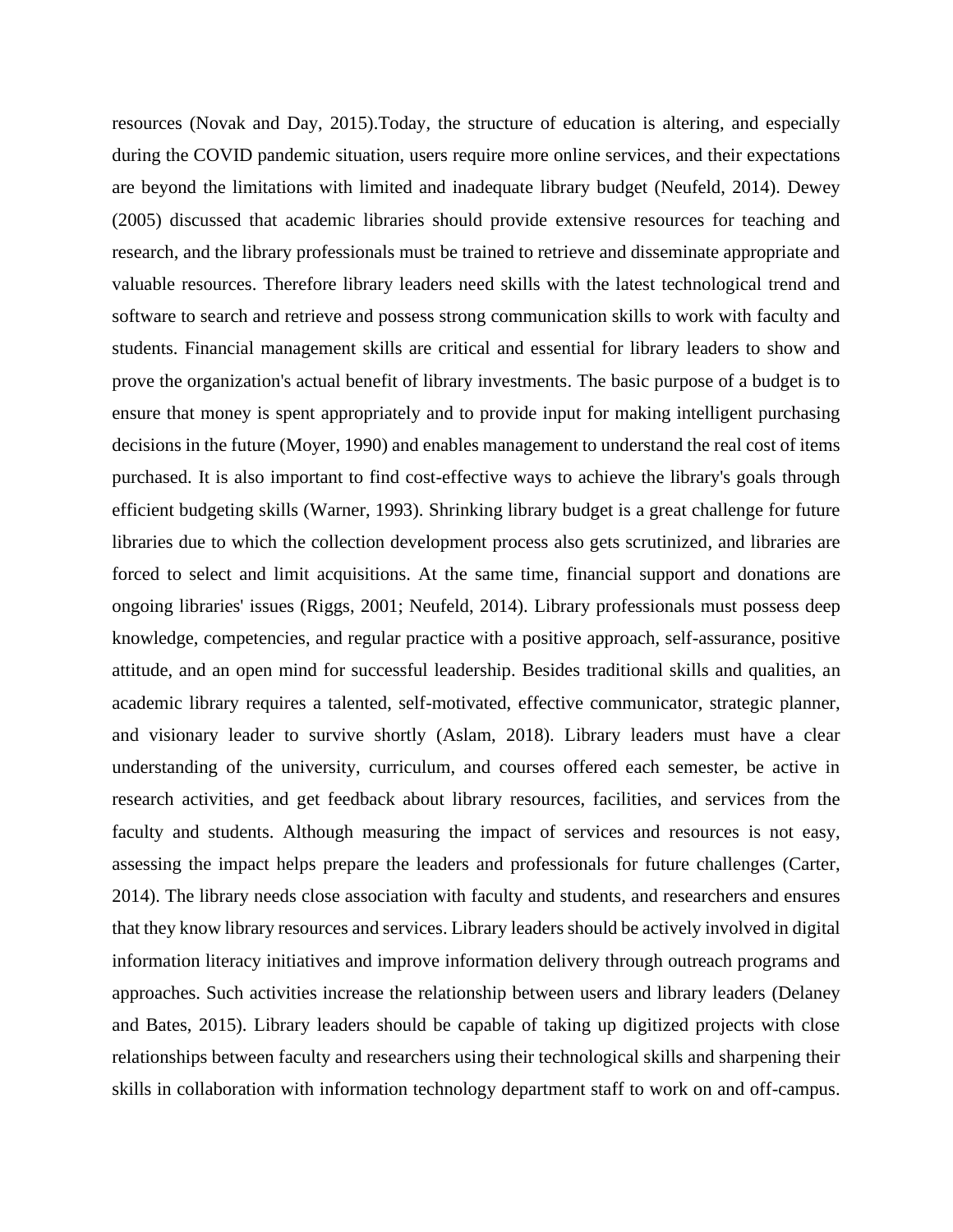Library leaders need to connect with patrons to achieve organizational goals and reach out to them to advise scholarly information and open access resources (Wynne *et al.,* 2016; Weiner *et al.,* 2009). The new library trend supports research needs and defines research data's scope and requirements for researchers and faculty. Therefore, library professionals expect informal training and networking support to lead and collaborate by developing new skills and managing the change. Managing change is the most important leadership skill (Brown *et al.,* 2015), especially during the pandemic and future. Active collaboration in an academic library includes interaction with faculty members, staff, and students to extend support in teaching materials, student projects, and research papers. This collaboration helps the library develop the collections, serve better, and add more facilities as per user needs. Friendly library leaders often share between colleagues about their experience and how they would improve for their communities. Libraries act as a catalyst for networking within communities that they serve, and library leaders need to rethink to create extraordinary opportunities for library users, students, faculty, and researchers to connect in energetic, future-focused ways. A successful leadership needs a continuing process of skills development to work in this digital age, with a balance of traditional and modern skills, selfassessment, and evaluation of the outcomes (Gill, 2006). Library staff must-attend local and regional leadership programs every year; library leaders should organize training and workshops at their institutions and collaborate with other libraries in the region to provide an opportunity for networking and sharing. Leaders should motivate their employees to participate in workshops and training programs and promote sharing their experiences with others to develop new skills. (Feldmann *et al.,* 2013). Social gatherings, social networking, and workshops offer leadership development opportunities and enhance skills towards achieving the organization's goals and mission (Martin, 2016). Many libraries are now being encouraged to network with peers at the local and international level to enhance their skills and competencies (Mierke, 2014). Sears (2014) suggested that mentoring is an essential element for maintaining strong leadership and professional development. All leaders who realize and accept the challenges enhance their skills and inspire others to develop leadership skills.

#### **Issues and trends in libraries:**

The shifting model of teaching and learning has created pressure on the academic libraries and library leaders to develop their skills in order to achieve the goals and mission of the organization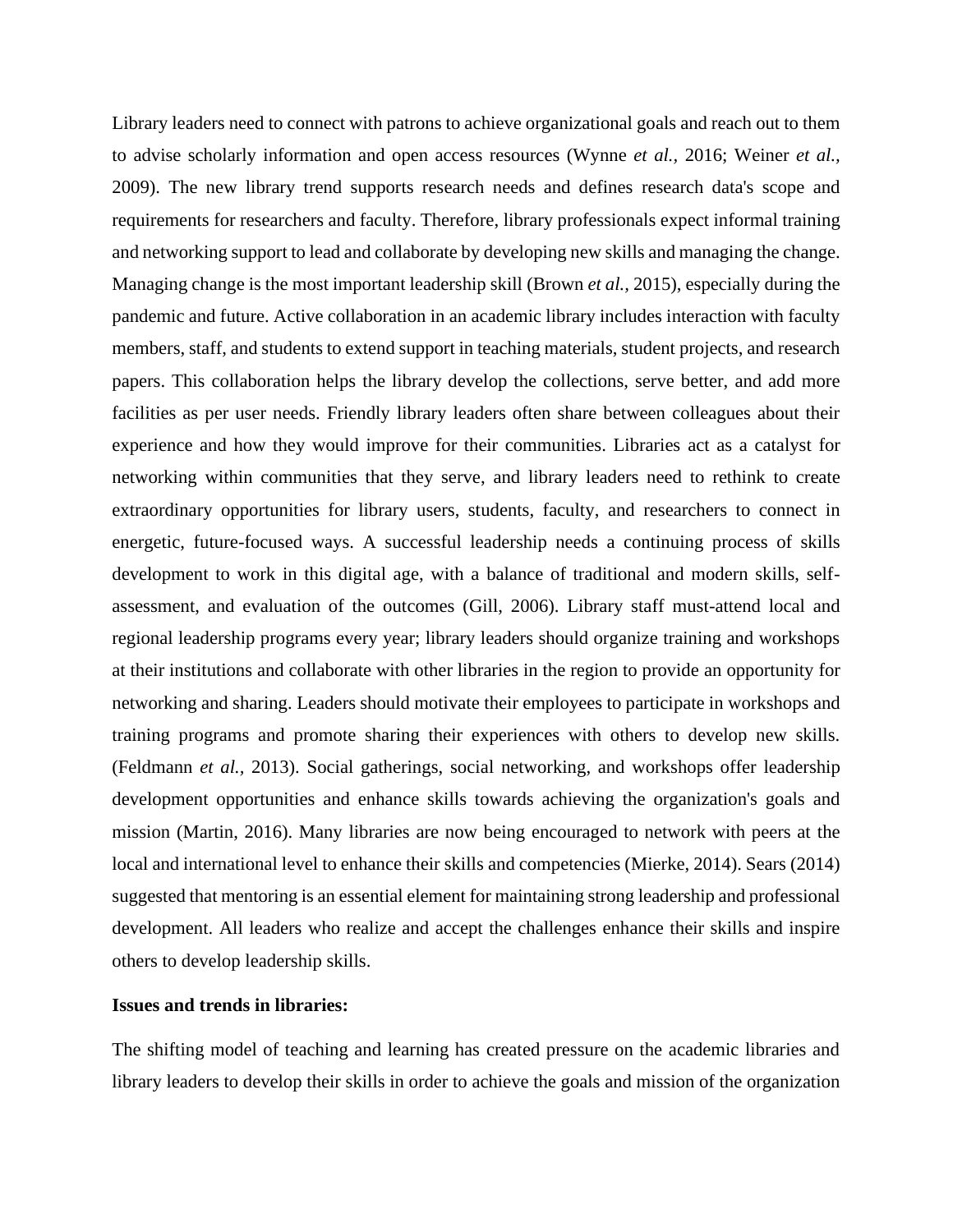and to meet the challenges in the reforming of the educational setup (Weiner *et al.,* 2009; Gwyer, 2015). Library professionals have to adopt the new guidelines in resource sharing, information technology, communication, disseminate scholarly information, and innovate new skills to work in the libraries' reformed structure (Schreiber and Shannon, 2008). Rooney (2010) reported that library leaders need to become more flexible and endorse staff's leadership capability at all levels. Furthermore, leaders must open conversations at all stages, solve problems, find solutions, generate innovative ideas, and face the risks and challenges with confidence (O'Conner, 2014). Librarians face a tremendous challenge in the selection of appropriate and relevant literature from the vast digital collection as it requires search skills and cognitive competencies (Johnson and Potluri, 2020). At the same time, maintaining institutional repositories, and including research papers, teaching materials, and related items into the databases of different subjects is another challenge to library leaders (Waynne, *et.al*., 2016). Increasing demands of digital scholarly information need maintainability of digitized content at all levels, and library professionals require a new set of skills for successful leadership. Educational institutions have increasingly diverse populations worldwide, and libraries need diverse leaders to work according to the patrons' desires in the digital age. (Turock, 2003). Patrons looking for courses on campus or distance mode, expect online resources 24 hours a day and seven days a week, and library leaders should be skilled and competent to support their informational needs from massive open-access resources at all times. The information-seeking behavior of library users and digital searching resources have been immensely impacted due to the transition from traditional to digital information resources. Simultaneously, digital information retrieval and dissemination have been a challenge to libraries and library leaders (Brown *et al.,* 2015). Academic libraries and library leaders faced challenges due to the decline in Online Public Catalog usage as Amazon and Google werte the competent information providers, and users reached out to these sites for more convenience and ease (Law, 2009) but a move to webOPAC has helped users to explore the bibliographic details by following links to connected entities.

#### **Libraries in the pandemic situation:**

Regarding library collection development philosophy, digital initiatives became progressive with virtual resources. (Bacon, 2020). Libraries faced continuous reforms in library patrons' information-seeking behavior because of shifting resources and information technology (Novak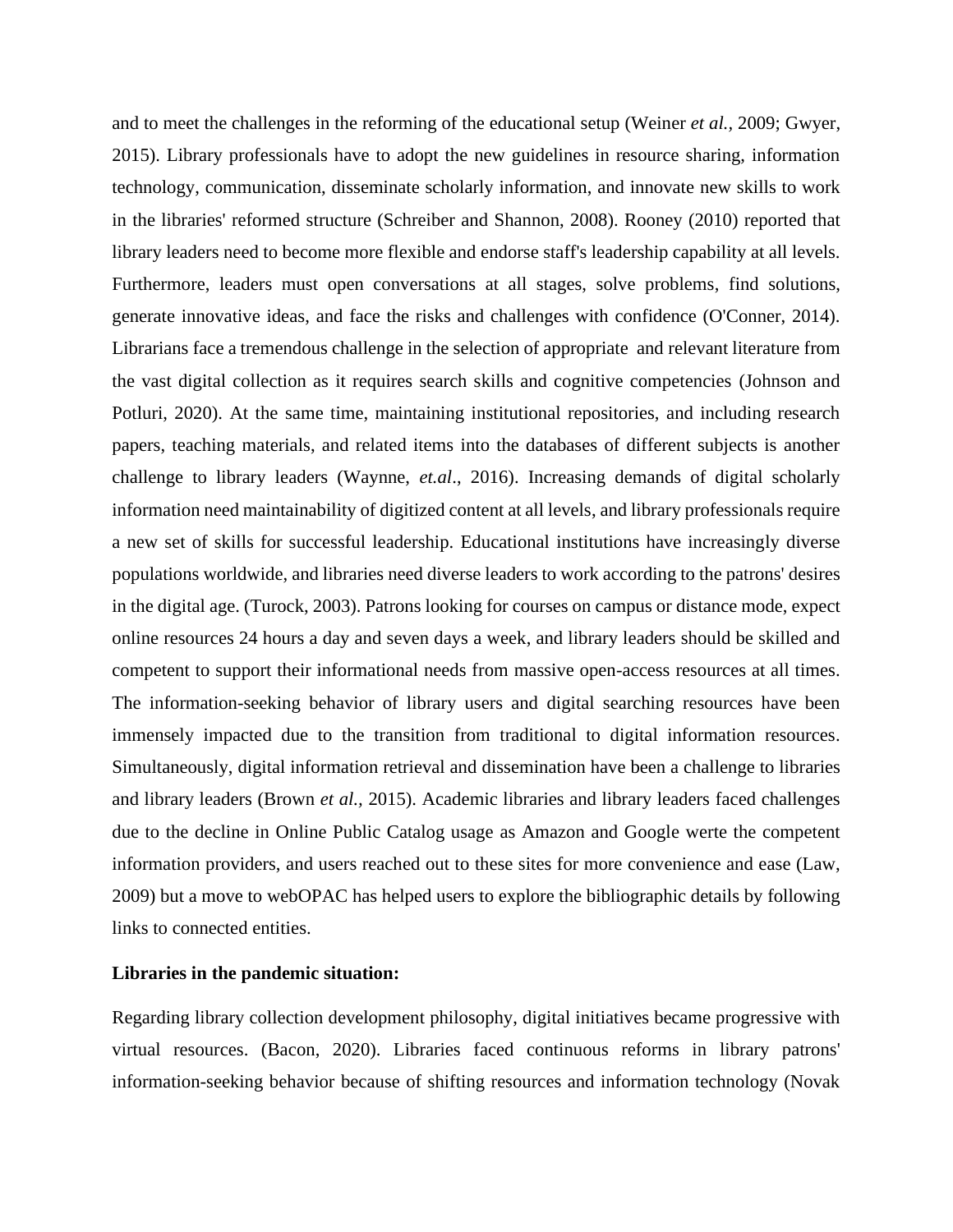and Day, 2015). Budget cuts have most impacted much staff whose jobs rely on the physical library location. (Fredrick, 2020). During the COVID-19 pandemic situation, the universities worldwide adopted new teaching methods, and libraries changed how they operated. Most libraries have limited access to their buildings to establish health and safety protocols for staff, social distancing requirements for patrons, and processes for sanitizing materials. The COVID-19 pandemic reinforced and accelerated library investments towards digital resources and online services.

University libraries moved online as there was a considerable demand for e-books since millions of print copies shelved inside libraries were not accessible. New collection development policies were drafted to reflect the new situation and support e- teaching, e-learning, and research. Book borrowing and browsing access inside libraries were suspended. For already borrowed library items, all loans were automatically renewed. All face-to-face library services were closed and migrated to online services strengthening the remote access facilities. Staff skills were developed with digital tools and environments, and online training from the library increased with e-reference tools. Most libraries have experienced budget cuts in the current academic year, and there is significant uncertainty about longer-term financial recovery. During the lockdown period, National Emergency Library (NEL), developed by Internet Archive blogs, USA, temporarily hosted 1.4 million books that supported emergency remote teaching, research activities, independent scholarship, and intellectual stimulation, which helped the faculty to prepare for classes, and allowed research students to access to authoritative books for their research papers at the time when other resources were not available. Publishers such as Elsevier arranged links to 27 how-to video tutorials that could be shared with Scopus users; Library Connect: where articles and resources from Elsevier and library organizations updated regularly; Digital Commons to address academic needs hosting conferences, tutorials, podcasts, slideshows, and portfolios.

Moreover, free resource centers for teachers and faculty providing information and support for teaching remotely during COVID-19. National Digital Library of India (NDLI), the most prominent digital library in India, works as a powerhouse of information for Indian students, researchers, and faculty providing access to e-books, e-journals, video lectures, question papers, and other resources necessary for entrance exams like National Eligibility cum Entrance Test (NEET), Joint Entrance Examination (JEE). Many academic libraries enhanced access to online materials by organizing temporary databases and other electronic resource trials. In addition to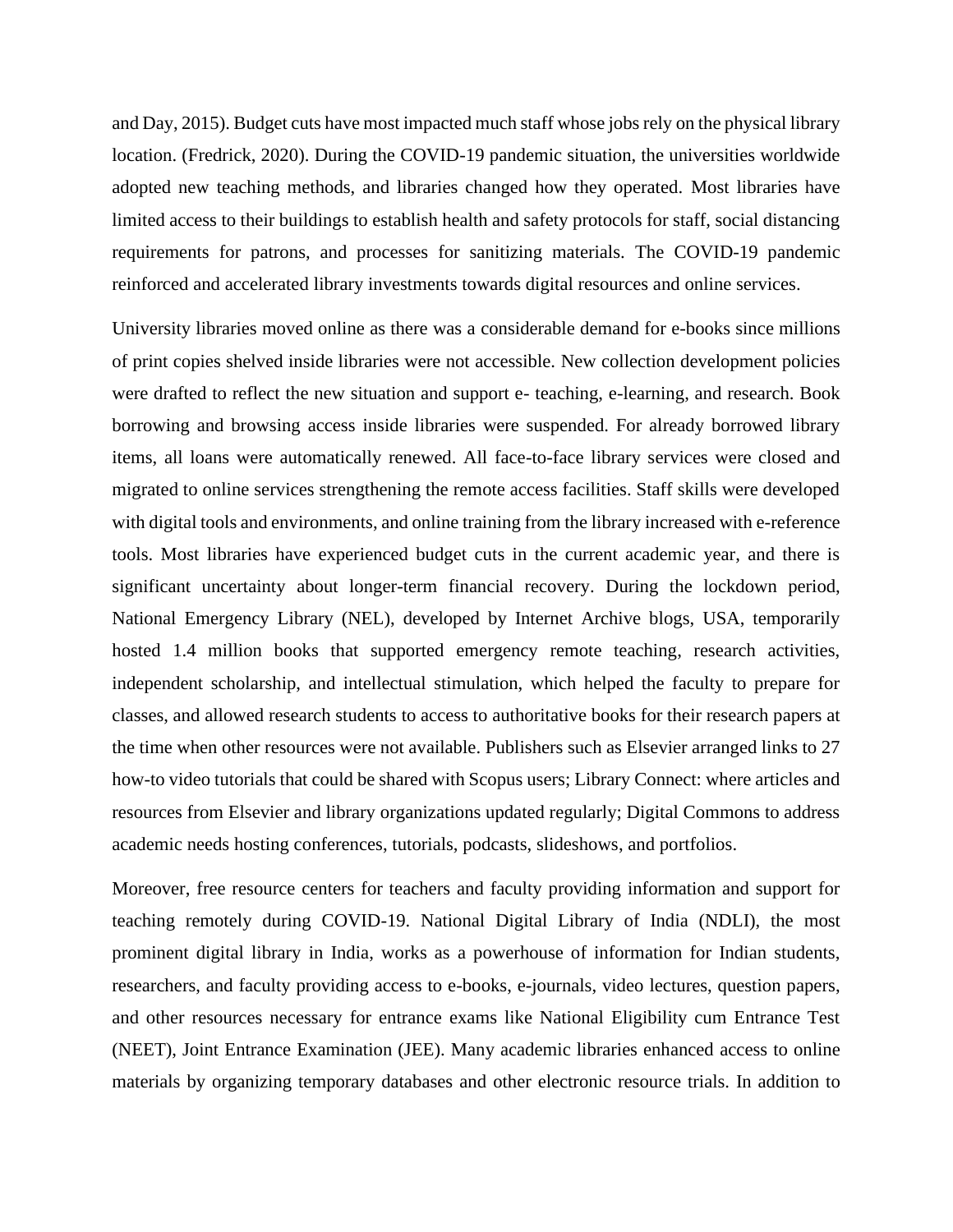this, publishers responded to the COVID-19 crisis by easing license restrictions or making research collections available temporarily (Carbery *et al.,* 2020). In a study IFLA 2020 reported that in academic libraries, there are efforts to provide remote access through "online article request service" at the East-West University in Bangladesh; while Danish libraries have set up online "Ask-a-Librarian reference service"; the Nahrain University in Iraq expanded subscriptions to the national virtual library to ensure students access to published theses; The Anatolian University Libraries Consortium (ANKOS) intensified resource sharing for researchers and the King Abdullah University of Science and Technology in Saudi Arabia produced a series of tutorials on how best to use library materials. There have been significant efforts in the Netherlands, Denmark to increase e-books (for borrowing) by creating a new app and adjusting the budgets to pay for the electronic contents. British Council Library has opened free membership across the world during the pandemic and offered free login to digital resources such as e-books, e-journals at all levels by downloading the British Council apps.

#### **Library challenges and issues in UAE academic libraries:**

Library professionals' role is converted from Conservator of data to Facilitator of knowledge in an effective manner. During the COVID -19 pandemic situation, library professionals face tremendous challenges to serve the community by introducing open access systems and offering customer service, community outreach, cataloging, and administration. American University in Sharjah (AUS) uses the DSpace repository as a digital service that collects, preserves, and distributes digital material for the community where all registered students, faculty, and students are benefitted. Additionally, the library provides access to databases, journal finders, course guides, and subject guides. The AUS library hosts a "Chat with Librarian" facility to serve the patrons by live chat service and assist them with any problems and guiding with queries. Library provides borrowing privileges during COVID-19 pandemic situation by offering 'Click and Post Service,' 'Click and Collect Service', and 'Scan and Send service.' The 'Click and Post Service' offers a postal delivery service to all registered AUS students, faculty, and staff residing in the UAE. After confirming the library staff's postal address, the requested items (maximum ten items per semester) are posted via Empost postal service. This service is offered for print books, DVDs, and music CDs. Another service offered is the 'Click and Collect Service' for students and faculty living on campus, where they can request and borrow up to 30 items per semester, with specific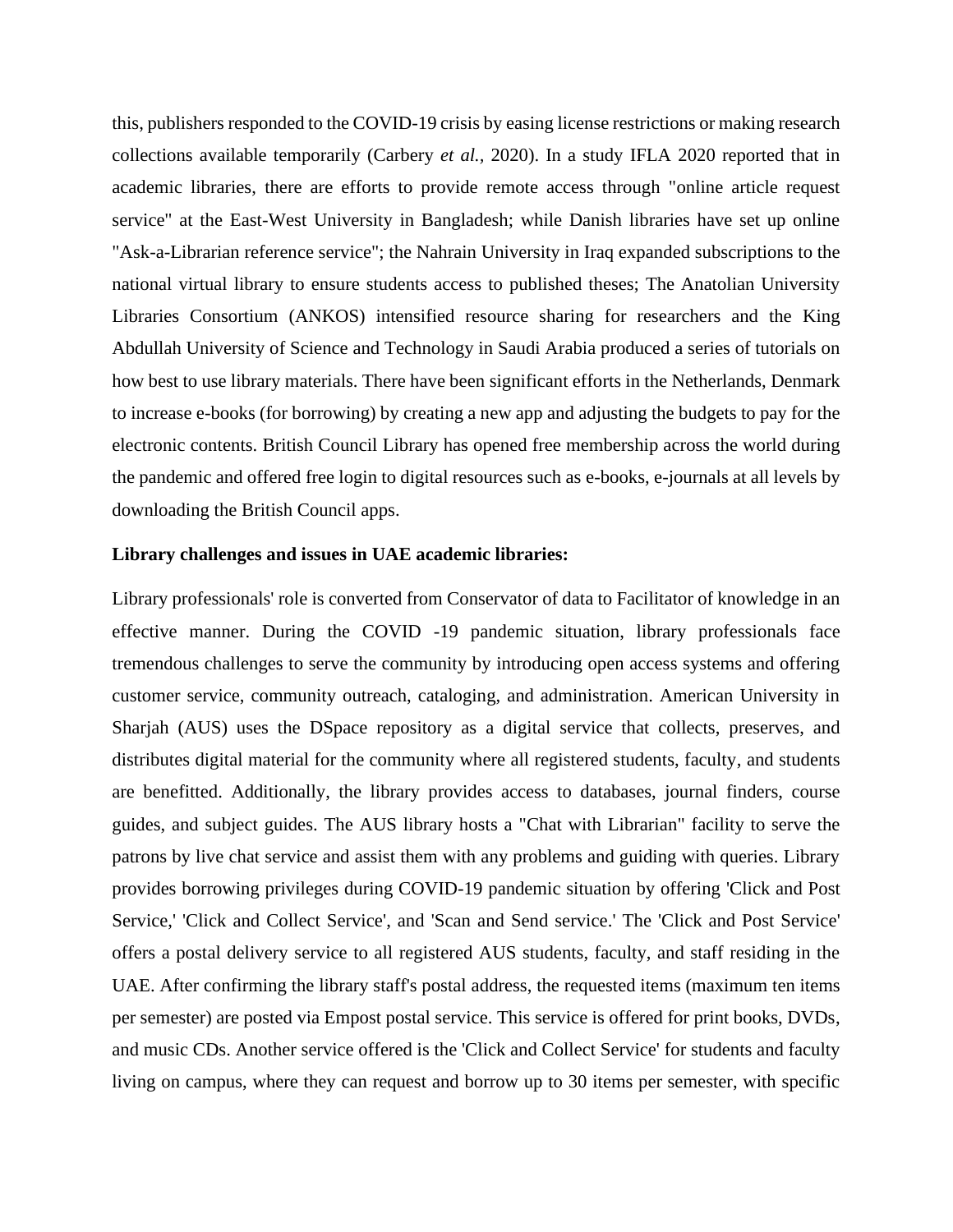days and time slots reserved for collection. All the borrowed items are to be returned in the 'Return Bin' near the Service gates. Another service, namely, 'Scan and Send,' is available for faculty and research students who can request copies of chapters or articles owned by the library. If items are electronically available, links are sent to access the online version. Library also serves the students with e-coursepacks in PDF format and posted on iLearn, the University's online instruction platform. The coursepacks are a collection of materials photocopied and grouped in a book format for students with publishers' permission. The print coursepacks are sold in the campus bookstore and purchased by students as it saves their time searching and photocopying course readings, and the materials are obtained legally without infringing copyright. The e-reserves system is made available where faculty prepare and reserve the materials for students, making it easier to use following the copyright restrictions. AUS library also provides streaming video reserves for students, and they can access via iLearn. The faculty prepare courses available and provide them to the Panopto portal before the library publishes the video for students.

The American University in Dubai (AUD) offers web tutorials, subject guides, and course guides to support research in specific subject areas. Information Literacy sessions are conducted online via a university online instruction platform. In Dubai, Zayed University (ZU) introduced "LibCal" for library appointments to allow patrons to schedule and screen share meetings with the librarian. The British University in Dubai (BUiD) offers access to e-books, journals, documents, and movies through the Sway.office. Al Ghurair University (AGU) provided access to e-textbooks to all faculty and registered students through textbooks portal integrated into the university's Learning Management System, 'BlackBoard Learn,' where students choose to purchase the e-textbooks online according to their courses, discuss and interact with the faculty. The library staff provided scanned copies of book chapters and journal articles to faculty requests as emergency service. Library also introduced the "Chat with Librarian" service through the library webpage to answer students and faculty queries, besides email, telephone, and social media service. AGU library updated its online resources by adding open educational resources on the library webpage to enable open access to books and journals during the closure of library. American University in the Emirates (AUE), Manipal University, Birla Institute of Technology & Science (BITS) served their patrons with e-books through VitalSource service provider portal, Amity University, Dubai adopted offered students and faculty with digital access to books, journals, and other electronic resources through Liberty portal.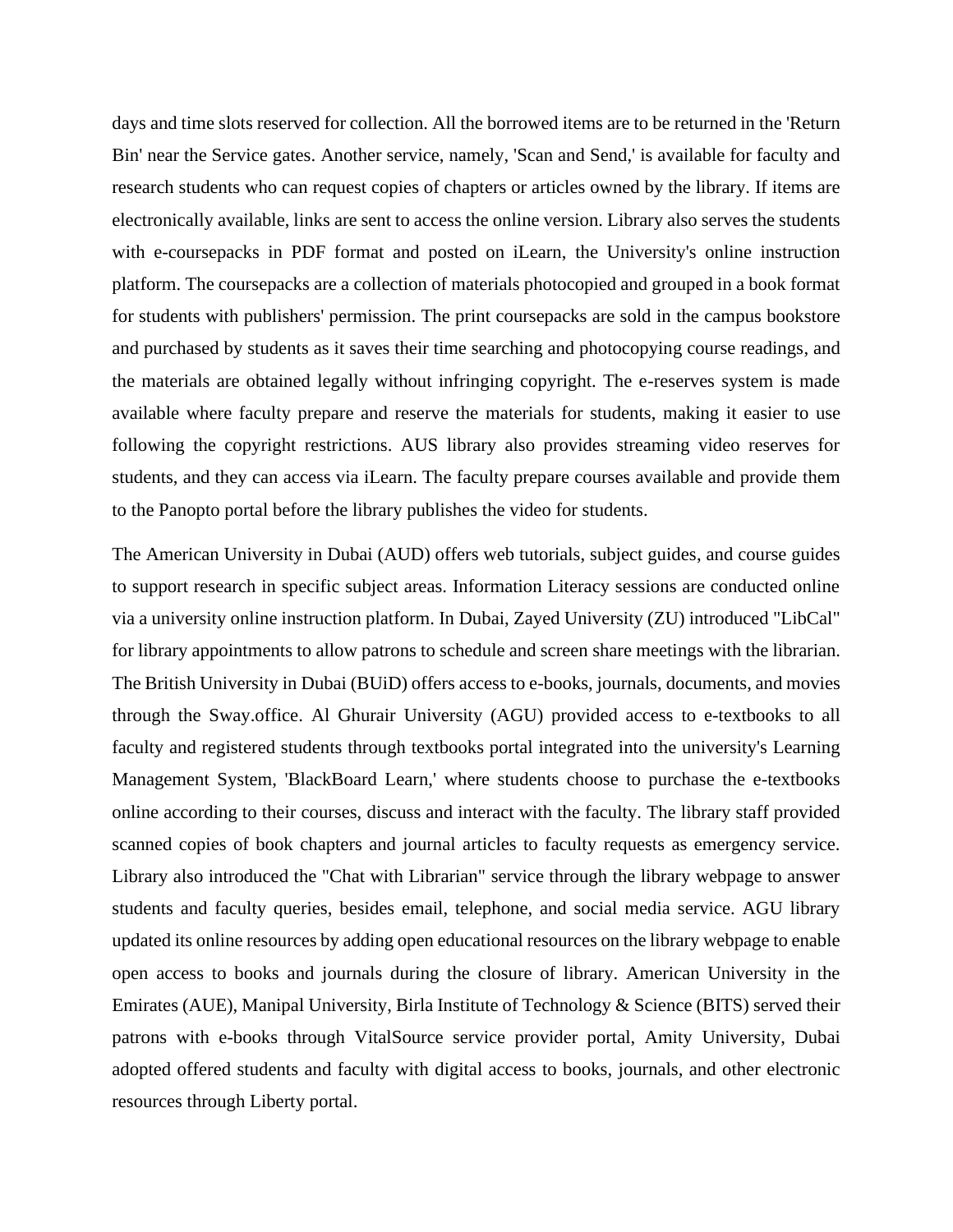#### **2.1 Theoretical framework**

Academic libraries face several social, financial, and technical issues. An academic library's budget and expenditures demonstrate its accountability, effectiveness, efficiency, and sustainability to its institution; therefore, library leaders must possess excellent budgeting skills to plan, report, and conduct audits. Library leaders must also be familiar with metrics and can analyze the data for performance improvement (Warner, 1993), effective communicator (Aslam, 2018), and modern skills (Gill 2006, Schreiber and Shannon, 2008), leadership development skills, and change management skills (Brown *et al.,* 2015). The theoretical framework includes independent variables, like budgeting and financial management skills, practical communication skills, digital skills & technical skills, and library development skills, which have a relationship with collection development, learning facilities, collaboration & networking, and library development. Facilitating factors are university policies, financial aid, and donations.

#### **2.2 Hypotheses selected**

- 1) The users' age group has a significant impact on library leadership effectiveness during COVID-19.
- 2) Education of the user has a substantial influence on the effectiveness of library leadership during COVID-19.
- 3) Research support availability as a resource to the user has a considerable impact on library leadership effectiveness during COVID-19.
- 4) Answering email queries from the user has a significant effect on library leadership effectiveness during COVID-19.
- 5) Availability of online learning references to the user has a meaningful influence on library leadership effectiveness during COVID-19.

#### **3. Research Methodology**

The researchers originated this research to determine library patrons' and leaders' perspectives regarding the key challenges facing COVID-19 and managing libraries. The researchers collected more than thirty research and review articles based on extensive literature review and theoretical framework. Following a detailed pertinent literature review and conceptual framework, the researchers selected five hypotheses and prepared a comprehensive questionnaire with three parts.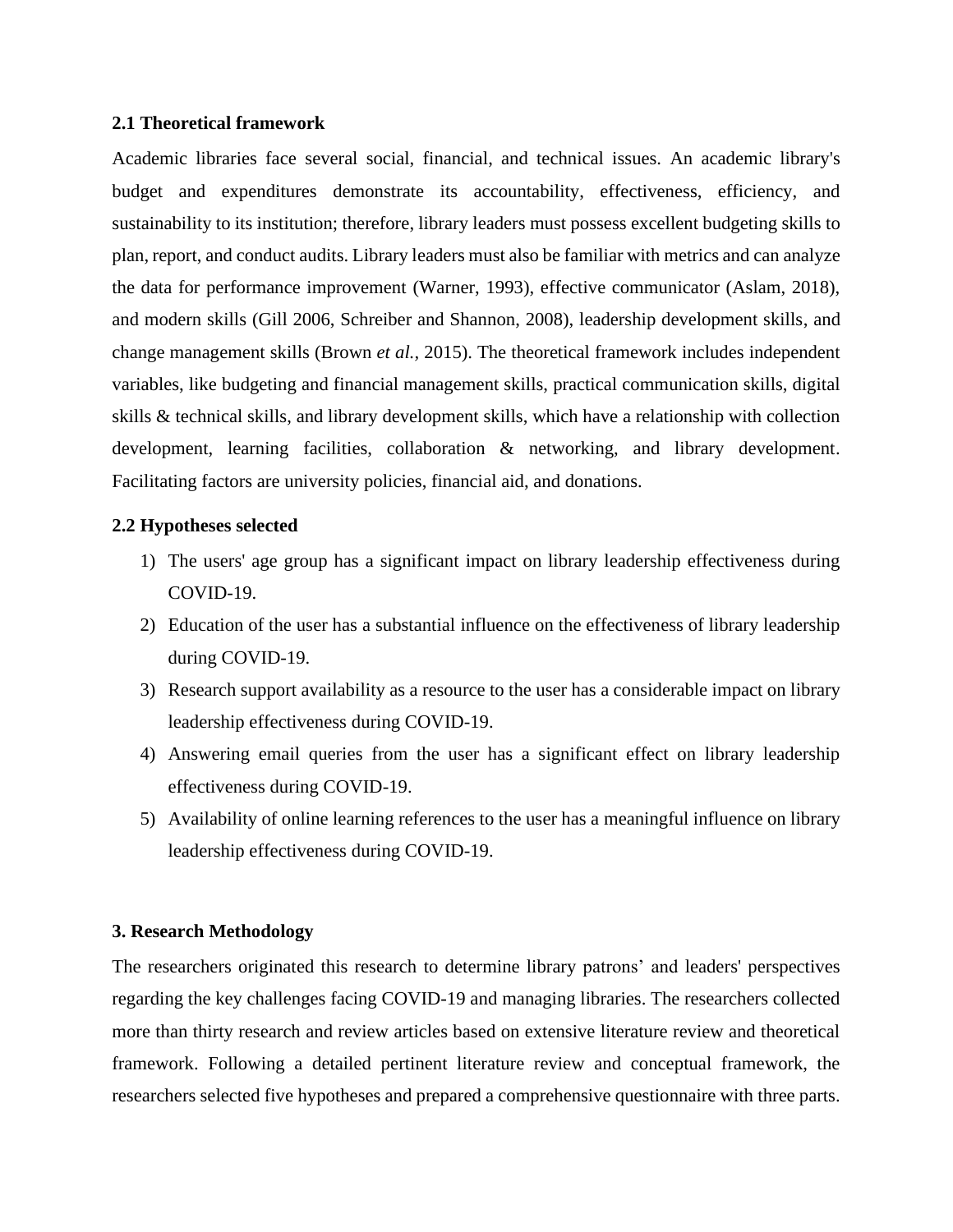The first part of the survey highlights respondents' demographic profile, whereas the second provides information about the list of library services, and the third part provides comprehensive factors influencing the library development. The researchers directed convenience and stratified random sampling methods to gather the opinion of three hundred patrons and fifty library staff, mostly from the Dubai and Sharjah emirates of the United Arab Emirates higher educational institutions. Before circulating the questionnaire, the researchers tested the instrument's internal consistency and validity by administering both Cronbach's alpha and the Kaiser-Meyer-Olkin (KMO) tests. The researchers received all the circulated 350 questionnaires with proper responses to all the columns with special care taken in getting them in advance time of the respondents with frequent reminders and clearing the doubts in filling the circulated questionnaires. The collected data carefully summarized and controlled by Microsoft Excel and coded using the R language in R Studio. The unbiased variables were analyzed and tested for their significant impact on the dependent variable, library leadership development. The selected hypotheses tested by applying the Kruskal-Wallis (K-W) hypothesis testing technique was used to analyze the data. Alongside the survey, the researchers also organized personal interviews based on the respondents' time to know more about services provided and library leaders' challenges for library development.

#### **3.1 Demographic profile of the respondents**

Table I shows demographic variables like age, gender, education, profession, discipline, and Emirate of studying/working/living.

| S.  | Demographic Variable   | Users     | <b>Library Staff</b> |
|-----|------------------------|-----------|----------------------|
| No. |                        | $N = 300$ | $N=50$               |
| 1.  | Age                    |           |                      |
|     | Less than 20<br>a)     | 04        | 00                   |
|     | 20-29<br>b)            | 202       | 05                   |
|     | 30-39<br>C)            | 65        | 30                   |
|     | 40 More than<br>d)     | 29        | 15                   |
| 2.  | Gender                 |           |                      |
|     | Male<br>a)             | 192       | 40                   |
|     | Female<br>b)           | 108       | 10                   |
| 3.  | Education              |           |                      |
|     | <b>Bachelors</b><br>a) | 168       | 17                   |
|     | <b>Masters</b><br>b)   | 65        | 33                   |

**Table I** Demographic profile of the respondents including both Library Users and Admin Staff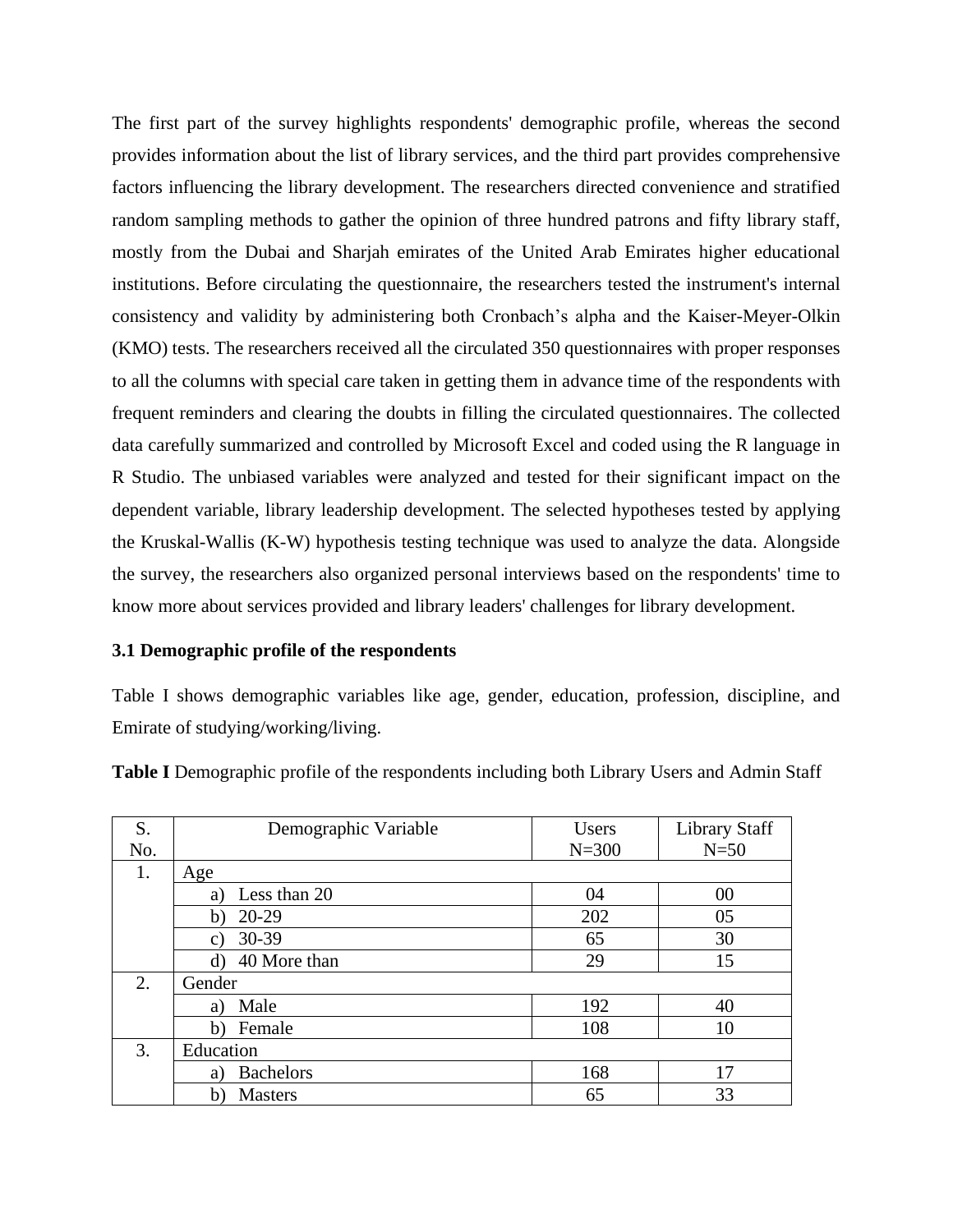|    | PhD<br>C)                          | 67  |    |
|----|------------------------------------|-----|----|
| 4. | Profession                         |     |    |
|    | Faculty<br>a)                      | 67  |    |
|    | Lab Assist<br>b)                   | 06  |    |
|    | Student<br>C)                      | 222 |    |
|    | <b>Teaching Asst</b><br>d)         | 05  |    |
|    | Librarian<br>e)                    |     | 33 |
|    | <b>Assistant Librarian</b><br>f)   |     | 17 |
| 5  | Discipline                         |     |    |
|    | Engg<br>a)                         | 107 |    |
|    | Arch<br>b)                         | 62  |    |
|    | <b>Buss</b><br>C)                  | 112 |    |
|    | Gen Stud<br>$\rm d$                | 19  |    |
| 6. | Emirate of studying/working/living |     |    |
|    | Dubai<br>a)                        | 201 | 43 |
|    | Sharjah<br>b)                      | 99  | 07 |

Source: Research findings (N=300+50)

### **3.2 Reliability and validity tests**

The researchers conducted the pilot study with a sample of fifty library users and fifteen staff to know the reliability and validity of the instrument by employing both Cronbach alpha and KMO tests. The selected two tests were the most extensively employed statistical tools to examine the questionnaires' validity and reliability in different contexts and situations. Table II highlighted the Cronbach's alpha reliability coefficient of 0.73, which is higher than the general rule of thumb value. The Cronbach alpha is the most widely administered measure of internal consistency and reliability (Litwin, 1995). The reliability coefficient ( $\alpha$ ) can range from 0–1, with 0 representing a questionnaire that is not reliable and 1 representing a reliable questionnaire.

|  |  |  | Table II Reliability and Validity of the Questionnaire |  |  |  |  |  |
|--|--|--|--------------------------------------------------------|--|--|--|--|--|
|--|--|--|--------------------------------------------------------|--|--|--|--|--|

| <b>Number of Variables</b> | <b>Cronbach's Alpha</b> | <b>Kaiser-Meyer-Olkin</b><br>(KMO) |
|----------------------------|-------------------------|------------------------------------|
|                            |                         | 0.69                               |

Source: Research findings

Table II also depicts the KMO value of 0.69 for the overall model, proving that the questionnaire is an eligible one for continuing research. The Kaiser-Meyer-Olkin (KMO) test is a measure of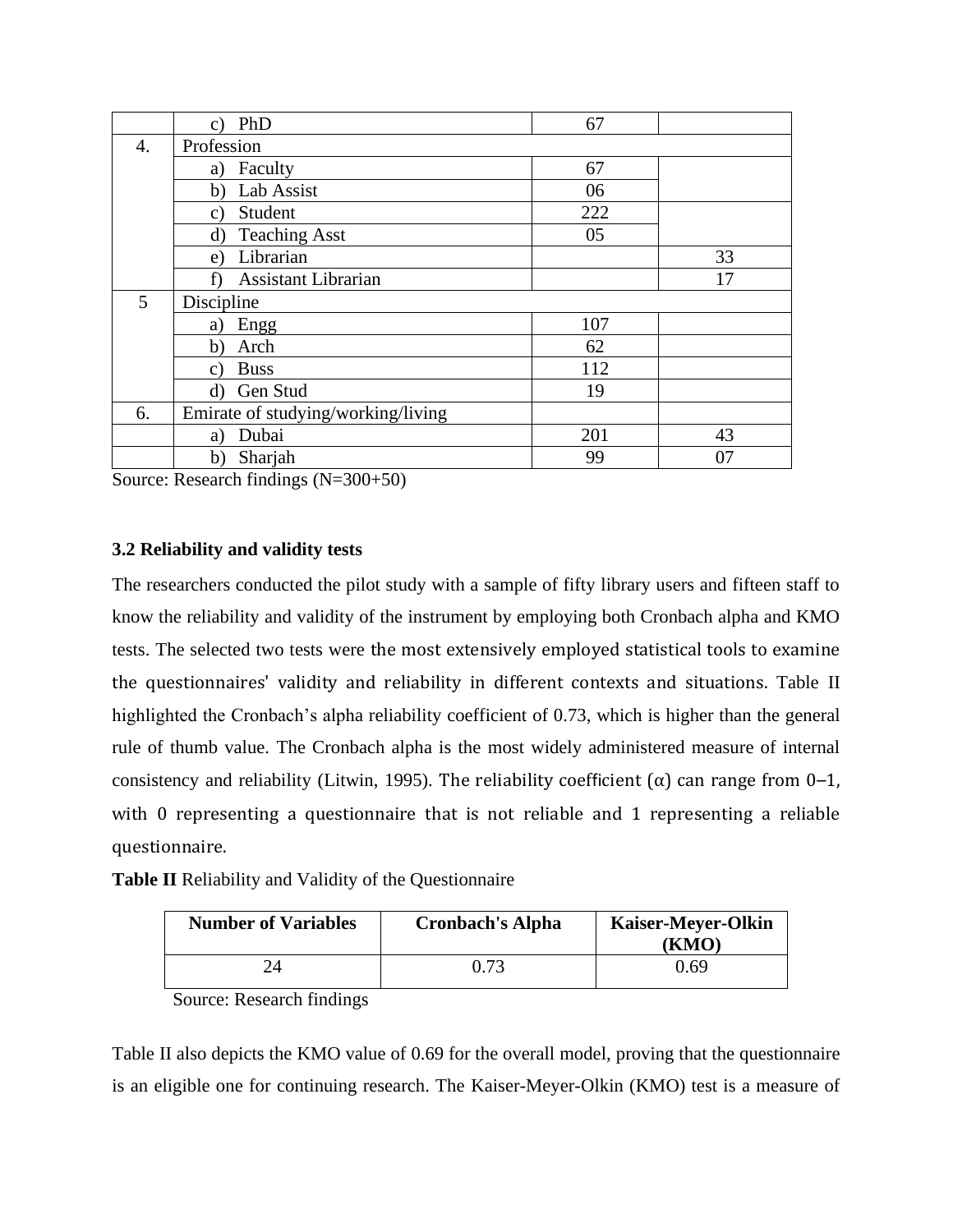how suited your data is for factor analysis, and the test measures sampling adequacy for each variable in the model and the complete model. The KMO statistic is a measure of the proportion of variance among variables that might be common variance. The lower the proportion, the more suited your data is to factor analysis (Stephanie Glen, 2016). The collected data was prepared to test and determine the driven five assumptions using the Kruskal-Wallis (K-W) hypothesis testing technique in the research. The K-W test, also termed a one-way Analysis of Variance (ANOVA), tests whether samples derive from the same distribution in the data.

#### **3.3 Hypotheses testing**

Eventually, the collected data is planned to test and establish the focused assumptions by employing the research's K-W hypothesis testing technique. The K-W test also called one-way analysis of variance (ANOVA), tests whether samples originate from the same distribution in the data (Kruskal and Wallis, 1952). The K-W technique was used to compare two or more independent or unbiased samples of equal or sample sizes. The researchers administered the K-W test to study the chosen five hypotheses, indicating the relationship between a dependent variable, the final decision of managing the library system, and the remaining independent variables stated in the premises, such as age and education. The K-W hypothesis testing technique was executed in the research to ascertain whether the selected demographic factors like age and education and the challenges faced impacting the management of UAE higher educational institutions' library system. If this p-value, ensuing from the K-W hypotheses testing, has a greater than or equal value to 0.05, the null-hypotheses (H0) are approved. In the other case, if the p-value is less than 0.05, the alternative hypothesis (H1) is accepted.

| <b>Hypotheses</b><br>S. No | <b>Null &amp; Alternative</b><br><b>Hypothesis</b><br>(H0 & H1)                                   | <b>Proportionality</b><br><b>Test Result</b> | <b>Interpretation</b>                                                                   |
|----------------------------|---------------------------------------------------------------------------------------------------|----------------------------------------------|-----------------------------------------------------------------------------------------|
|                            | <b>H0</b> : The users' age group<br>does not significantly impact<br>the effectiveness of library | K-W Chi-                                     | Since the P-value is not<br>statistically significant<br>$(0.05)$ , the null hypothesis |
|                            | leadership during COVID-<br>19.                                                                   | Squared value:<br>0.0086                     | (H0) is failed to get rejected.                                                         |
|                            | <b>H1</b> : The users' age group has<br>impact<br>significant<br>on<br>a                          | P-Value: 0.9261                              | Thus, the users' age group<br>does not significantly impact                             |
|                            | leadership<br>library                                                                             |                                              | the effectiveness of library                                                            |

**Table III** Results of hypotheses testing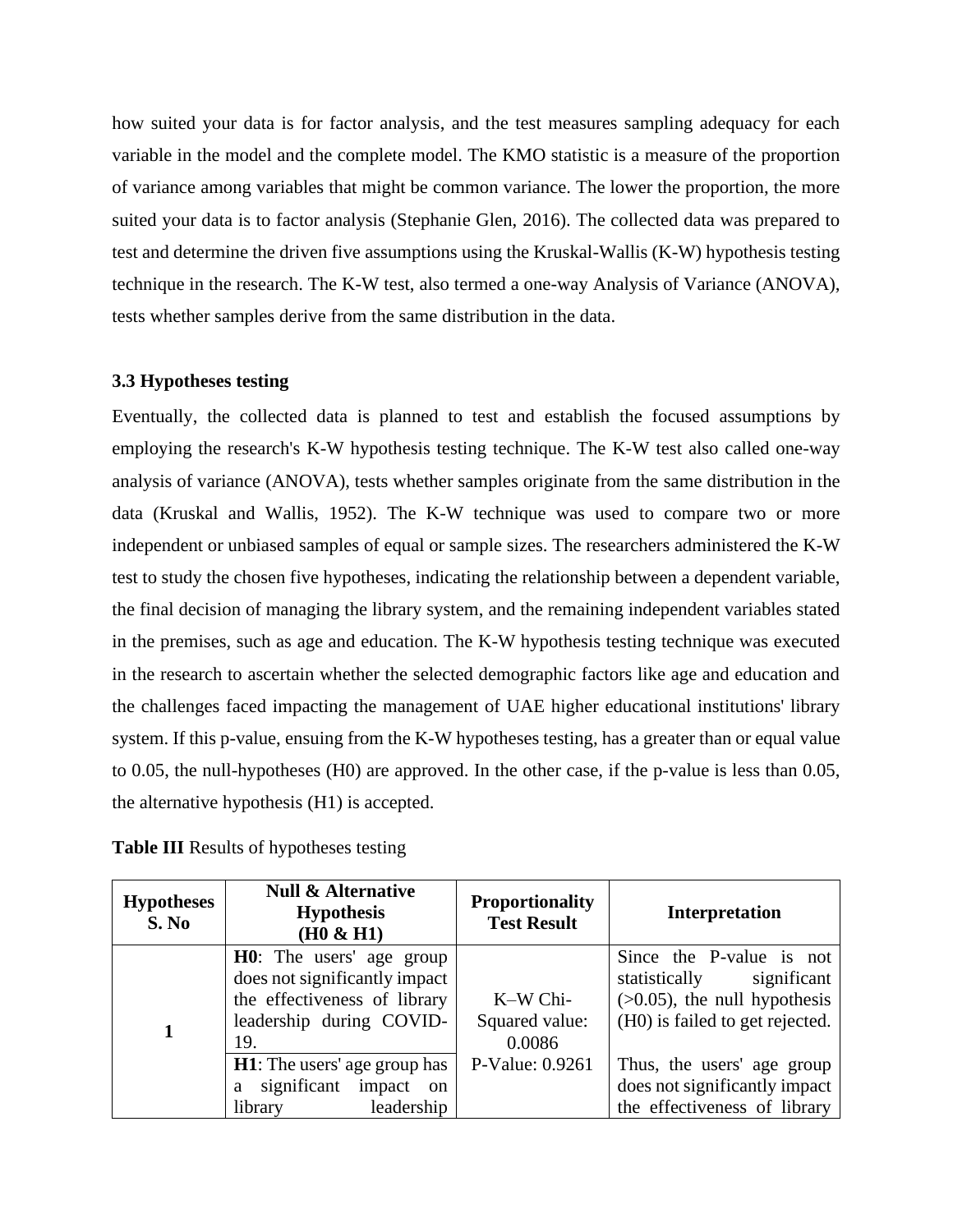|                | effectiveness<br>during<br>COVID-19.                                                                                                                                                                                                                                                                                                               |                                                                        | leadership during COVID-<br>19.                                                                                                                                                                                                                                                                   |
|----------------|----------------------------------------------------------------------------------------------------------------------------------------------------------------------------------------------------------------------------------------------------------------------------------------------------------------------------------------------------|------------------------------------------------------------------------|---------------------------------------------------------------------------------------------------------------------------------------------------------------------------------------------------------------------------------------------------------------------------------------------------|
| $\overline{2}$ | H0: Education of the user<br>substantially<br>does<br>not<br>influence the effectiveness<br>of library leadership during<br>COVID-19.<br>H1: Education of the user<br>has a substantial influence<br>the effectiveness<br>of<br>on.<br>library leadership during<br>COVID-19.                                                                      | K-W Chi-<br>Squared value:<br>0.1687<br>P-Value: 0.6813                | Since the P-value is not<br>statistically<br>significant<br>$(>0.05)$ , the null hypothesis<br>(H0) failed to get rejected.<br>Thus, the user's education<br>substantially<br>does<br>not<br>influence the effectiveness<br>of library leadership during<br>COVID-19.                             |
| 3              | H0:<br>Research<br>support<br>availability as a resource to<br>does<br>the<br>user<br>not<br>significantly impact library<br>leadership<br>effectiveness<br>during COVID-19.<br>H1:<br>Research<br>support<br>availability as a resource to<br>the user has a considerable<br>impact on library leadership<br>effectiveness<br>during<br>COVID-19. | K-W Chi-<br>Squared value:<br>4.9724<br>P-Value: 0.0257                | Since<br>the P-value<br>$\overline{1}S$<br>statistically<br>significant<br>(<0.05), the null hypothesis<br>(H0) is rejected.<br>Thus, Research<br>support<br>availability as a resource to<br>the user has a considerable<br>impact on library leadership<br>effectiveness<br>during<br>COVID-19. |
| 4              | H0: Answering<br>email<br>queries from the user does<br>significantly<br>affect<br>not<br>leadership's<br>library<br>effectiveness<br>during<br>COVID-19.<br>Answering<br>H1:<br>email<br>queries from the user has a<br>significant effect on library<br>leadership<br>effectiveness<br>during COVID-19.                                          | K-W Chi-<br>Squared value:<br>5.493<br>P-Value: 0.0036                 | Since<br>the P-value<br>is<br>statistically<br>significant<br>(<0.5), the null hypothesis<br>(H0) is rejected.<br>Thus,<br>answering<br>email<br>queries from the user has a<br>significant effect on library<br>leadership<br>effectiveness<br>during COVID-19.                                  |
| 5              | H0: Availability of Online<br>Learning References to the<br>does not have<br>user<br>a<br>meaningful influence on the<br>Effectiveness of Library<br>Leadership during COVID-<br>19<br>H1: Availability of Online<br>Learning References to the<br>user has<br>a meaningful<br>influence<br>the<br>on                                              | K-W Chi-<br>Squared value:<br>6.3465<br>P-Value: $6.72 \text{*}e^{-4}$ | Since<br>the<br>P-value<br>is<br>statistically<br>significant<br>(<0.5), the null hypothesis<br>(H0) is rejected.<br>Thus, the availability of<br>online learning references to<br>the user has a meaningful<br>influence<br>library<br>on<br>effectiveness<br>leadership<br>during COVID-19.     |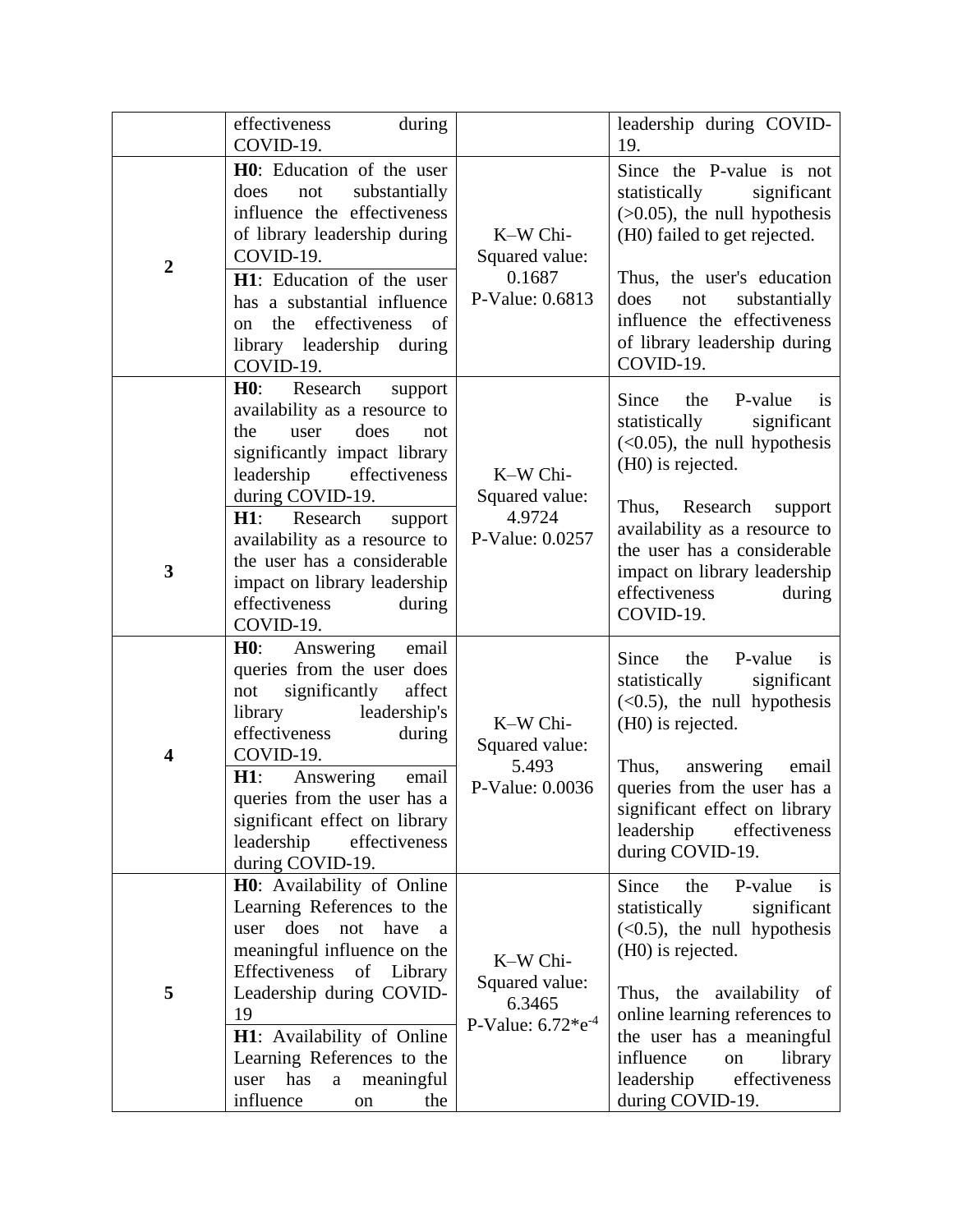| Effectiveness of Library |  |
|--------------------------|--|
| Leadership during COVID- |  |
|                          |  |

#### **4. Results and Discussion**

The article's findings portion contains the highlighted information derived from an extensive discussion and the statistical analysis by testing the selected hypotheses.

The above Table III illustrates the Kruskal-Wallis hypothesis testing implementation, which strengthens the data collected both statistically and meaningfully. The P-Value from this statistical test result will decide to either approve or disprove the stated hypotheses. The implementation of the hypotheses testing has illustrated fascinating findings from the considered variables. The library users' age group does not significantly impact the rating of the library leadership's effectiveness during Covid-19. On the same side, the library users' education also does not considerably affect the library leadership's effectiveness during this pandemic. Conversely, library staff's research support and online learning references availability noticeably influence the library users' rating on library leadership effectiveness during Covid-19. Similarly, the responsiveness of the library staff in resolving the email queries from the users drastically controls the leadership effectiveness during this epidemic situation.

Managing change requires a different set of leadership skills (Shoaf, 2004), and change is the basis for development. Due to libraries' closure, the library leaders had no choice but to change the book circulation system's traditional system into the digital model in the pivotal pandemic circumstance. Off-campus document delivery services, theses and book repositories, open access educational resources were provided through the web portal and emails. Library professionals actively used communication channels such as Google Meet, Zoom, Microsoft Teams, and social media tools to deliver instant messages and documents, answer queries; reference services such as "Ask a Librarian," information literacy plagiarism guidelines were timely rendered. To support the online classes, academic libraries were striving hard to provide digital collections such as e-books and ejournals through publishers and developing portals to access the resources from homes. Library leaders reached out to the publishers, local service providers, and IT department staff members to collaborate and integrate the digital resources into the university webpages and portals. The librarians were also putting their efforts into updating websites, uploading tutorials, and other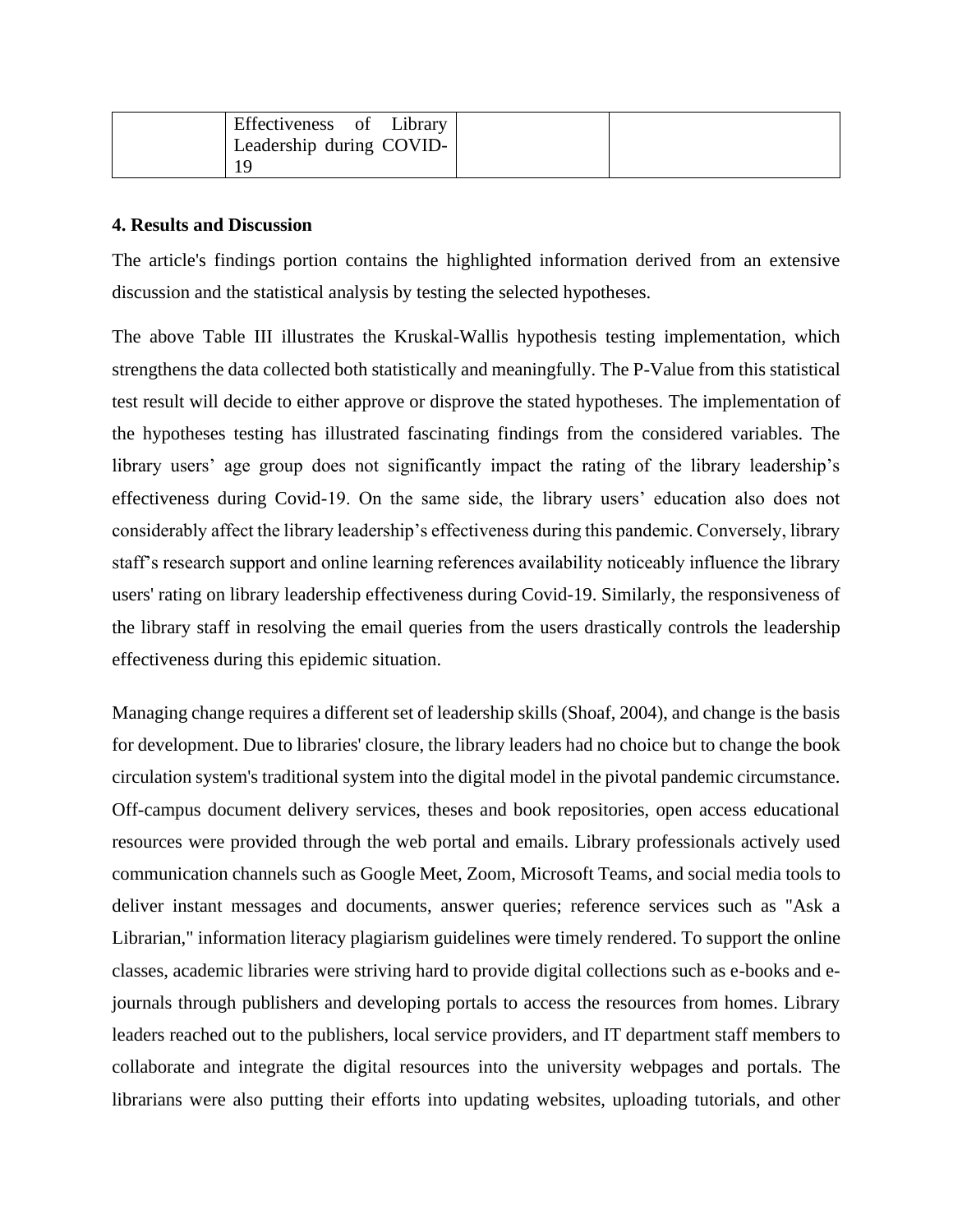informative materials. Libraries changed their working practices such as working from home', added new web resources, redesigned the web portals with additional information and resources, enlisted Open Access Educational Resources, included pop-up messages and contact details of staff delivered online services through social media and emails (Rafiq *et al.,* 2020).

#### Barriers in physical to digital shift:

Working schedule and timing increased from 8 hours to 24 hours due to technical errors or lack of official laptops, desks, and an uncomfortable working environment. Many library staff had difficulty as they were not equipped with technologies at home to effectively and efficiently work from there. It disconnected challenges because working remotely was never foreseen, and no provisions were readily available because of the locked-down that regrettably made the library not effective with service delivery.

#### **5. Managerial implications**

Technological changes, shrinking budgets, extensive user demands, and lack of digitally skilled library professionals have challenged the library professionals to develop their leadership skills and compete with the new digital age to deliver valuable services and continuous improvement. Librarians must look outside their professional boundaries for insight that will encourage staff communications, collaborations, and consensus decision-making. The challenge for librarians is to operate libraries effectively despite the budget constraint. Collaborative agreements with other libraries such as co-operative purchasing, shared collection, and resource sharing enable favorable terms from vendors and publishers, especially in electronic resources. Leadership skills can be developed by attending workshops, conferences, online courses, and regular networking and collaboration among the library professionals. There is also a need for mentorship (Ross, 2013), regular practice, and constant exercise to enhance leadership skills (Fallon et al.).

#### **6. Conclusion and directions for further research**

The COVID-19 pandemic compelled and challenged the academic library leaders to re-select resources, refurbish their websites, and adopt different approaches to meet the users' demands. Technological change, budgetary constraints and shortage of skilled staff is a concern and challenge for library leaders. At times, different sets of leadership skills are required to manage the libraries and facilitate organizational learning. The study is beneficial to all the types of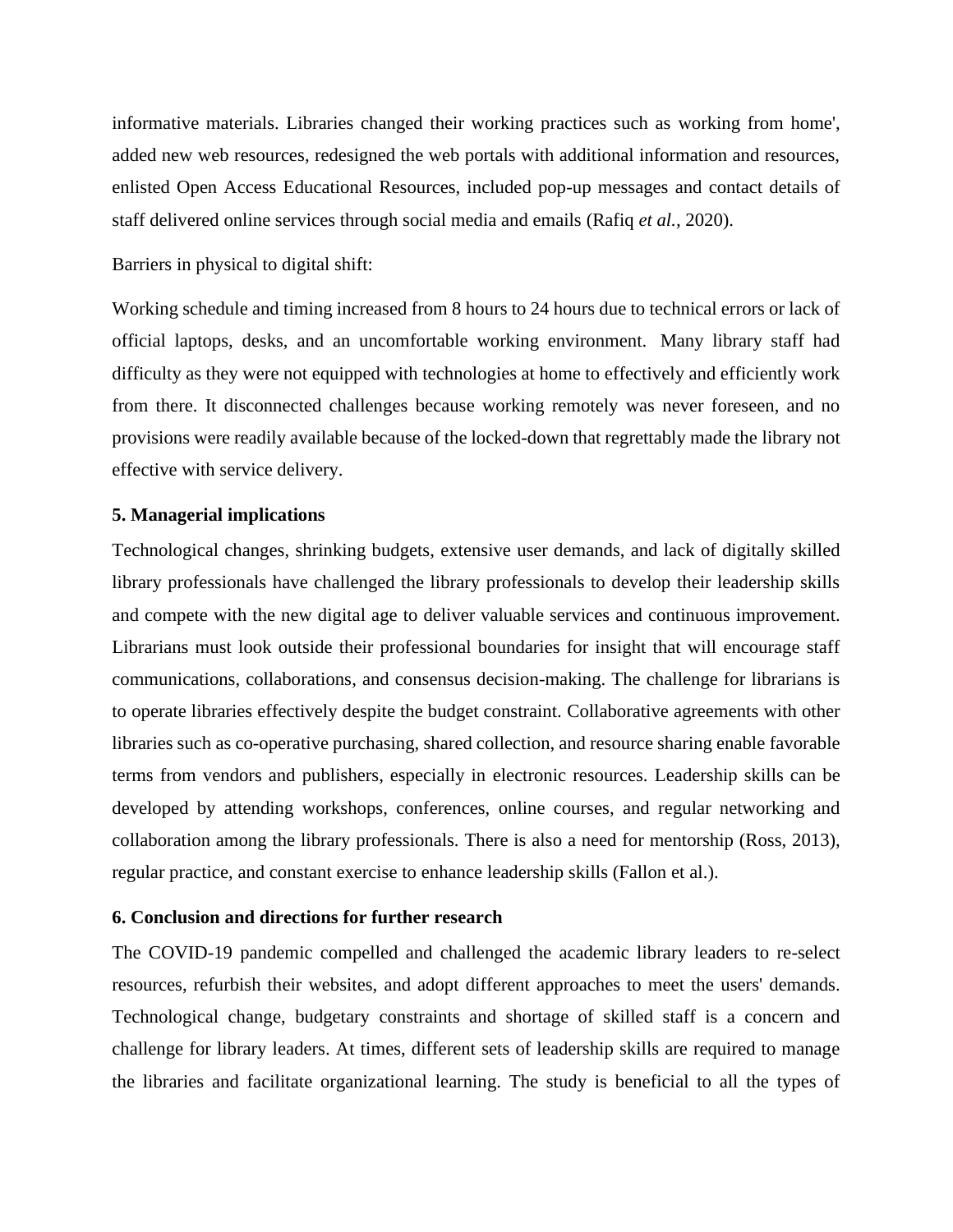libraries, library leaders, and the managerial cadre of higher educational institutions and partially useful to all types of book publishers.

## **References**

Achua, C. F. and Lussier, R. N. (2010) Effective Leadership, 4<sup>th</sup> ed., South-Western, Mason.

Aslam, M. (2018). Current trends and issues affecting academic libraries and leadership skills, *Library Management,* 39(1/2), 78-92.

Bacon, J. (2020) Adapting to the challenges. <https://www.cambridge.org/core/blog/2020/11/06/adapting-to-the-challenges/>

Bennis, W. (1989). On Becoming a Leader, Addison Wesley, Boston, MA.

Brown, R.A., Wolski, M. and Richardson, J. (2015). Developing new skills for research support librarians. *The Australian Library Journal*, 64(3),224-234.

Carbery, A., Fallon, H., Higgins, M., Kennedy, E., Lawton, A., MacCauley, C. (2020). Irish libraries and COVID-19: first reflections. *Insights*, 33 (24), 1-19.

Carter, T. M. (2014). Assessment and change leadership in an academic library department: a case study. *Reference Services Review*, 42(1), 148-164.

Delaney, G. and Bates, J.(2015). Envisioning the academic library: a reflection on roles, relevancy, and relationship. *New Review of Academic Librarianship,* 21(1), 30-51.

Dewey, B. I. (2005). Leadership and university libraries. Journal of Library Administration, 42(1), 41-50.

Gill, R. (2006). Theory and practice of leadership. SAGE Publications, London.

Fredrick, J.K. and Wolff-Eisenberg, C. ( 2020). The impact of Covid-19 on academic libraries <https://sr.ithaka.org/blog/the-impact-of-covid-19-on-academic-libraries/>

Fallon H., Maxwel, J., McCaffrey, C. & McMohan, S. (2011). Engaging with leadership development in Irish academic libraries; some reflections of the future leaders program (FLP). *The Australian Library Journal*, 60(1), 8-20.

Feldmann, L. M., Level, A. V., and Liu, S. (2013). Leadership training and development: an academic library's findings. *Library Management*, 34(1/2), 96-104.

Gwyer, R. (2015). Identifying and exploring future trends impacting academic libraries: a mixed methodology using journal content analysis, focus group, and trend reports. *New Review of Academic Librarianship*, 21(3), 269-285.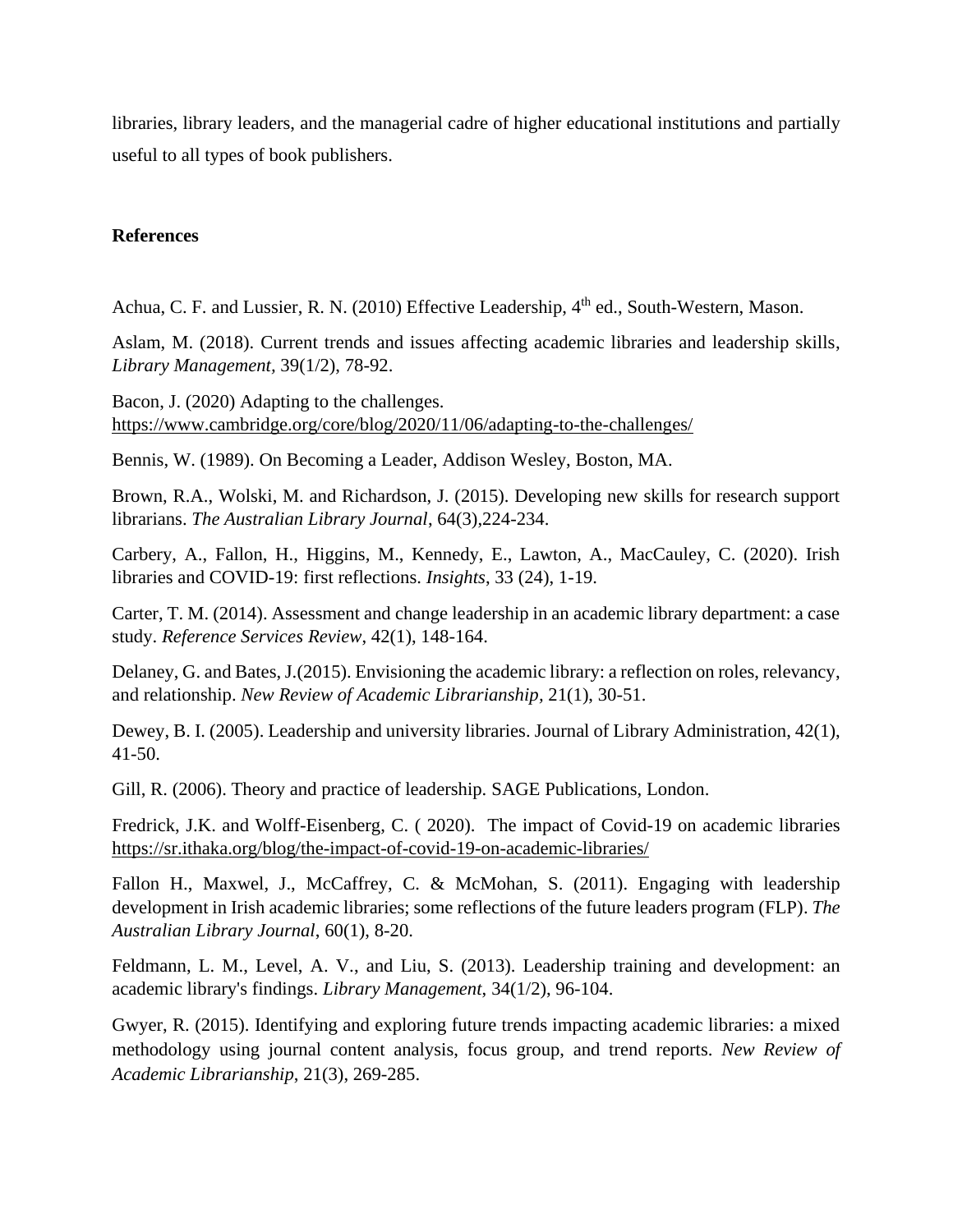Johnson, S. and Potluri, R.M. (2020). Are the UAE academic libraries ready to support Research 2.0? *Library Philosophy and Practice*, 4085.

Kotter, J. (2013). Change leadership, Leadership excellence, 30(1), 6-7.

Kruskal, W. H., and Wallis, W.A. (1952), "Use of ranks in one-criterion variance analysis," Journal of the American Statistical Association, Vol. 47 No. 260, pp. 583-621.

Law, D. (2009). Academic digital libraries of the future: an environment scan. *New Review of Academic Librarianship,* 15(1), 53-67.

Le, Binh, P. (2015). Academic library leadership in the digital age. *Library Management*, 36(4/5), 300-314.

Litwin, M. S. (1995), How to Measure Survey Reliability and Validity, Thousand Oaks, CA: Sage Publications.

Leong, J. (2014). Purpose-driven learning for library staff. *The Australian Library Journal,* 63(2), 108-117.

Martin, J. (2016). Perceptions of transformational leadership in academic libraries. *Journal of Library Administration,* 56(3), 266-284.

Mierke, J. (2014). Leadership development to transform a library. *Library management*, 35(1/2), 2014.

Moyer, H.M. (1990). Budgeting a library's expenses. *National Law Journal*, 12(42), 2-10.

Nanus, B., (1992), *Visionary Leadership: Creating a Compelling Sense of Direction for Your Organization*. Jossey-Bass Inc., 350 Sansome Street, San Francisco, CA 94104-1310.

Neufeld, K. (2014). Onwards and upward: reflections on community college library leadership. *Journal of Library Administration,* 54(5), 426-434.

Nigel, C. (2015). LIS leadership and leadership education: a matter of gender. *Journal of Library Administration*, 54(5), 426-434.

Novak, J. and Day, A. (2015). The libraries they are a-changing: how libraries reorganize. College and Undergraduate Libraries, 22(3/4), 358-373.

O'Conner, S. (2014). Leadership for the future libraries. Library Management, 35(1/2), 78-87.

Rafiq, M., Batool, S. H., Ali, A. F., Ullah, M. (2020). University libraries response to COVID-19 pandemic: a developing country perspective. *The Journal of Academic Leadership,* 47, 1-10.

Riggs, R.E. (1998). Visionary leadership in Mech, T.F., and McCabe, G.B. EEds). Leadership and Academic Librarians, Greenwood, Westport, CT, 55-65.

Rooney, M.P. (2010). The current state of middle management preparation, training, and development in academic libraries. *Journal of Academic Librarianship*, 36(5), 383-393.